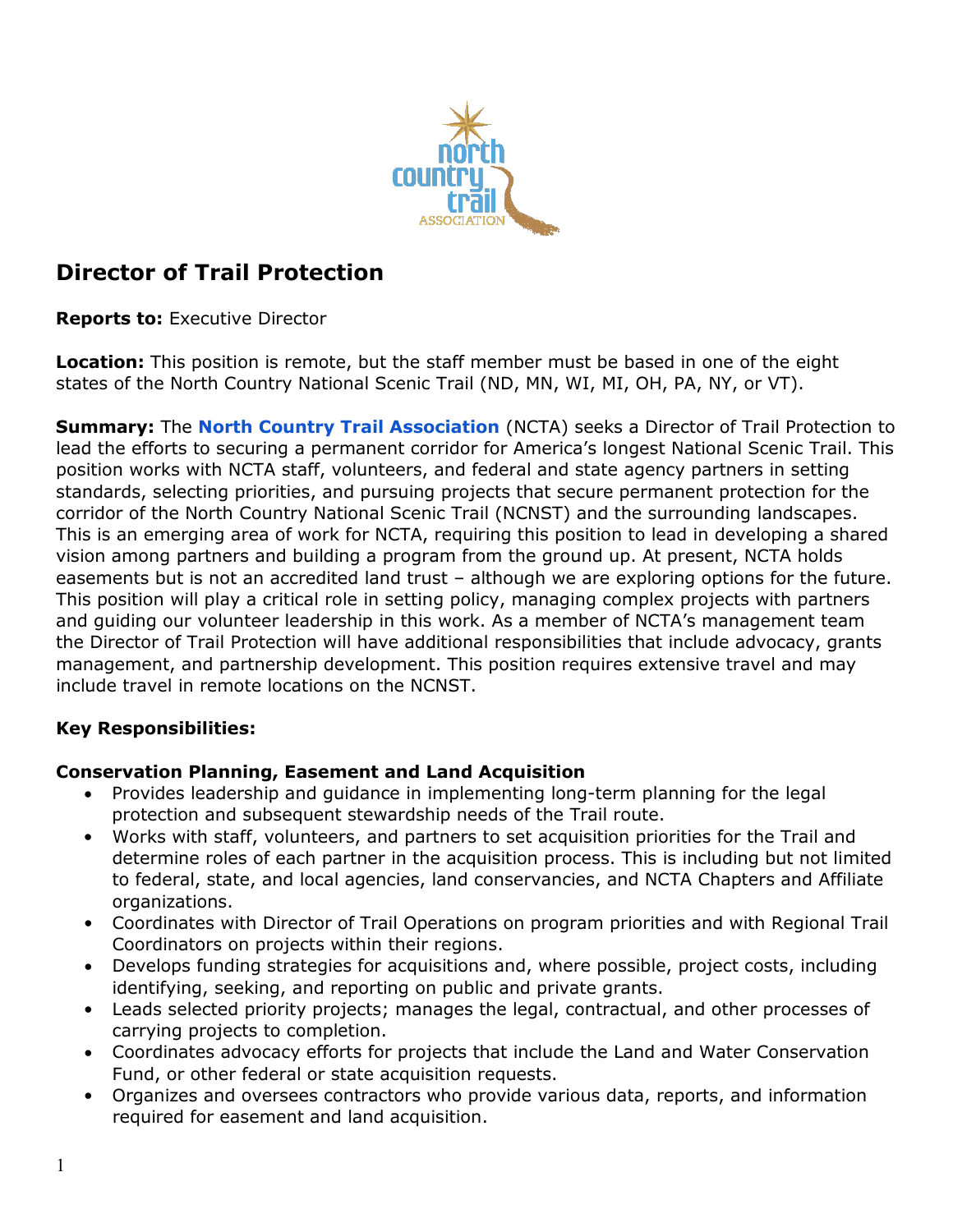• Keeps abreast of news, issues, and trends related to land conservation and National Scenic Trails.

# **Stewardship**

- Leads NCTA's efforts in enabling volunteers to build and maintain effective relationships with landowners and partners, leading to greater trail protection.
- Undertakes priority landowner outreach and cultivation.
- Defines best practices for landowner communication and develops subsequent materials.
- Helps establish guidelines for baseline documentation and boundary monitoring programs.

# **Program Administration**

- Maintains proper tracking of easements and agreements in collaboration with the GIS Program Manager and Director of Trail Operations.
- Works with National Park Service and NCTA leadership to develop trail protection and stewardship policies and procedures.
- Serves as staff liaison on NCTA's Trail Protection Committee.
- Administers the use of NCTA's Trail Protection Fund and grant program.
- Assists Director of Development and Communications to identify and respond to funding opportunities.
- Reports regularly on the progress of trail protection.

# **Additional Duties**

- Adheres to and emulates the NCTA's Core Values, and serves as an ambassador of the NCTA.
- Attends staff, board, and other organizational meetings as needed.

# **Qualifications and Experience**

- Minimum of five years of experience in easement and land acquisition, and land conservation programs implemented through public/private partnerships.
- Bachelor's degree in natural resources, land planning, or related field.
- Ability to inspire and empower volunteers.
- Experience with public lands and preferably long-distance, multi-jurisdictional trails.
- Experience with partnership and coalition building between agency and nonprofits.
- Understanding of federal and state land acquisition programs.
- Understanding of Land Trust Alliance Standards and Practices, experience with dealing with landowners and performing real estate transactions.
- Hands-on experience with GIS databases.
- Self-starter with good judgment; initiative to work without close supervision, and to create and promote new program ideas.
- Ability to work independently, travel, and work on weekends as needed.

**Hours:** This is a full-time, salaried, exempt position. Some weekends and evenings may be required.

**Benefits and Compensation:** This position is eligible for NCTA employee benefits including paid time off, observation of all federal holidays, health insurance, 403(b) participation, and employer match and flexible work environment. Salary range \$55,000 to \$65,000 based on experience, proven performance, and geographic location.